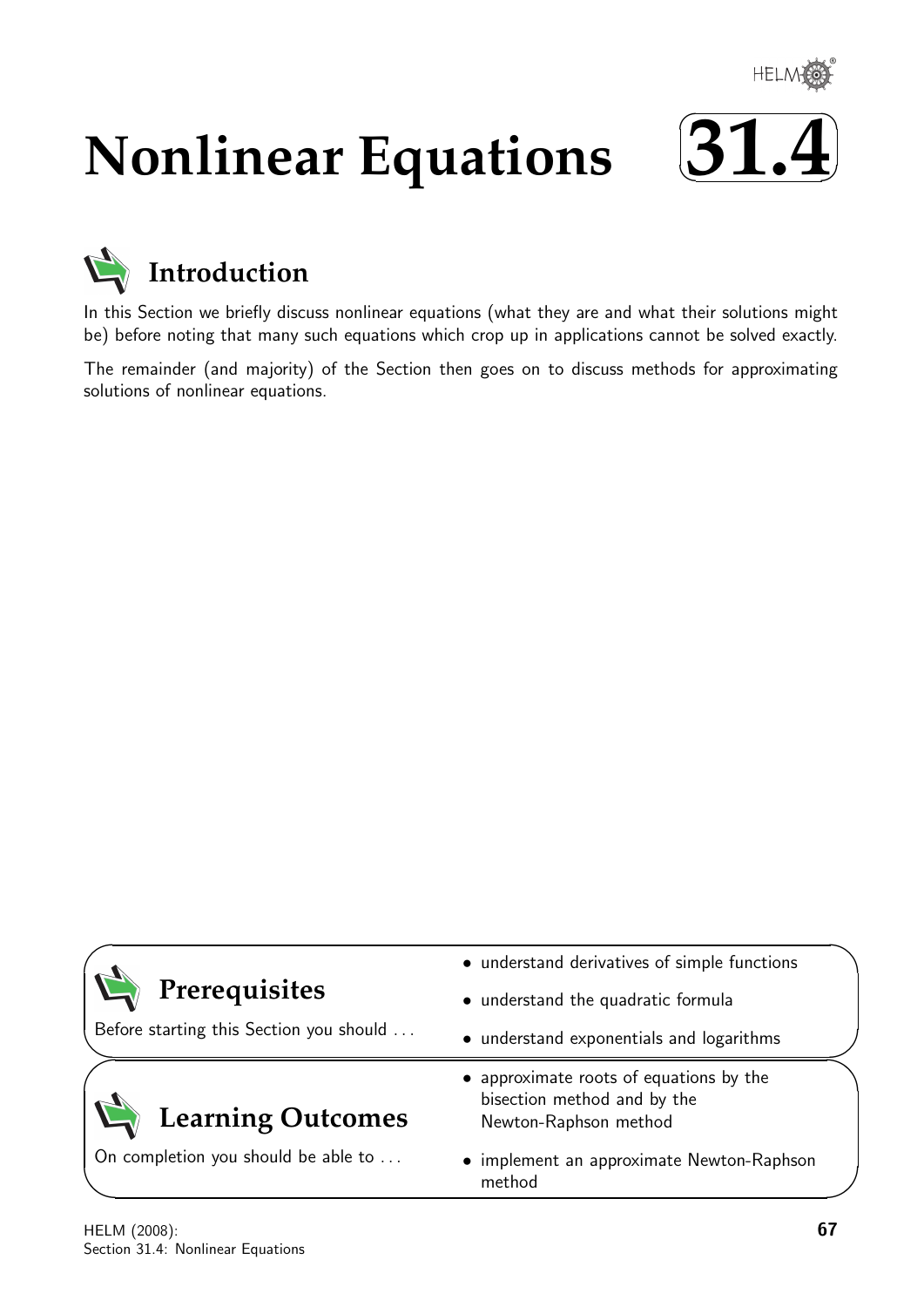# **1. Nonlinear Equations**

A linear equation is one related to a straight line, for example  $f(x) = mx + c$  describes a straight line with slope m and the linear equation  $f(x) = 0$ , involving such an f, is easily solved to give  $x = -c/m$  (as long as  $m \neq 0$ ). If a function f is not represented by a straight line in this way we say it is nonlinear.

The **nonlinear equation**  $f(x) = 0$  may have just one solution, like in the linear case, or it may have no solutions at all, or it may have many solutions. For example if  $f(x) = x^2 - 9$  then it is easy to see that there are two solutions  $x=-3$  and  $x=3$ . The nonlinear equation  $f(x)=x^2+1$  has no solutions at all (unless the application under consideration makes it appropriate to consider complex numbers).

Our aim in this Section is to approximate (real-valued) solutions of nonlinear equations of the form  $f(x) = 0$ . The definitions of a root of an equation and a zero of a function have been gathered together in Key Point 13.





# **Example 22**

Find any (real valued) zeros of the following functions. (Give 3 decimal places if you are unable to give an exact numerical value.)

(a)  $f(x) = x^2 + x - 20$  (b)  $f(x) = x^2 - 7x + 5$  (c)  $f(x) = 2^x - 3$ (d)  $f(x) = e^x + 1$  (e)  $f(x) = \sin(x)$ 

#### Solution

- (a) This quadratic factorises easily into  $f(x) = (x-4)(x+5)$  and so the two zeros of this f are  $x = 4, x = -5.$
- (b) The nonlinear equation  $x^2 7x + 5 = 0$  requires the quadratic formula and we find that the two zeros of this  $f$  are  $x =$  $7 +$ √  $7^2 - 4 \times 1 \times 5$ 2 =  $7\,\pm$ √ 29 2 which are equal to  $x = 0.807$ and  $x = 6.193$ , to 3 decimal places.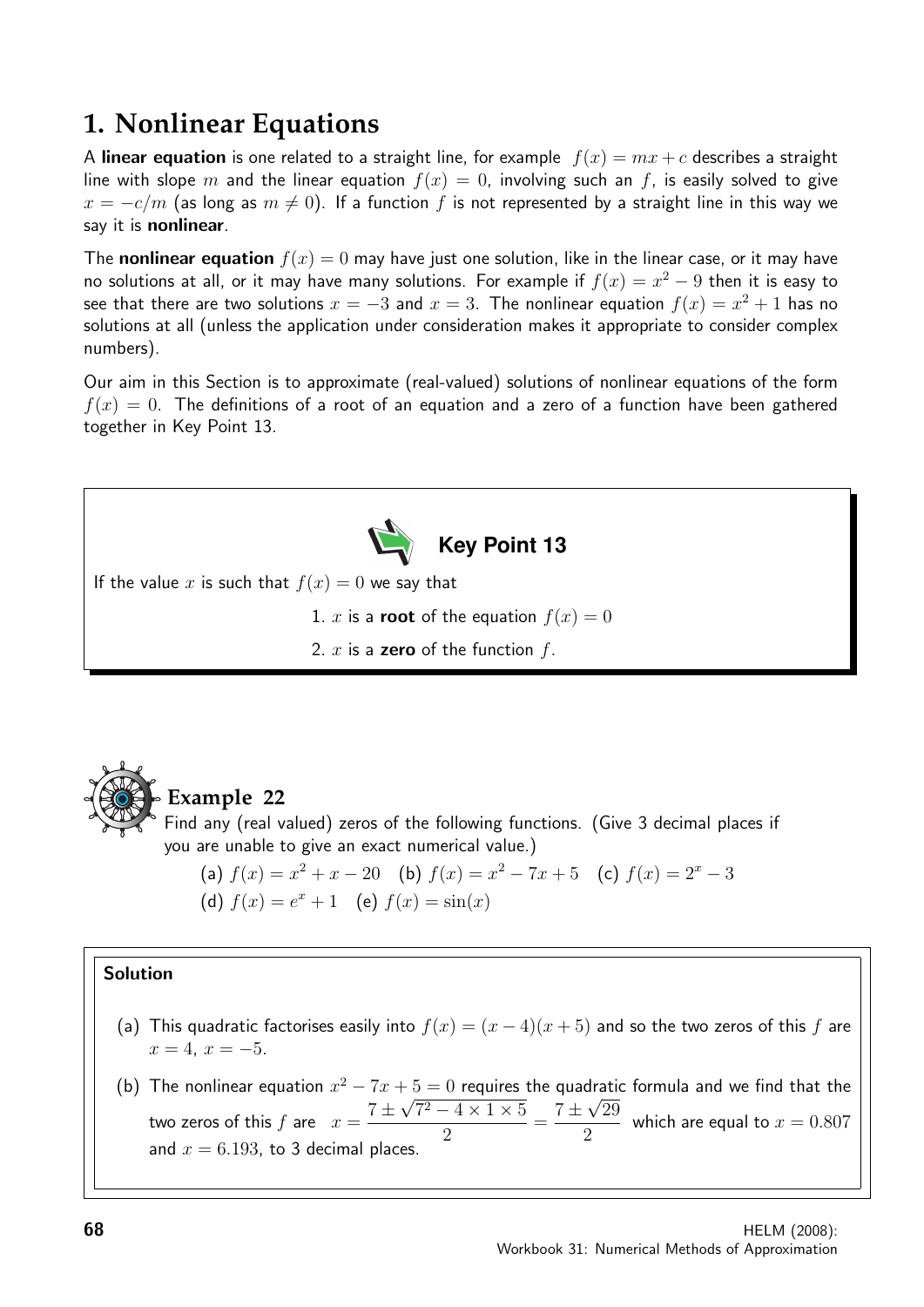

### Solution (contd.)

- (c) Using the natural logarithm function we see that
	- $x \ln(2) = \ln(3)$

from which it follows that  $x = \ln(3)/\ln(2) = 1.585$ , to 3 decimal places.

- (d) This f has no zeros because  $e^x + 1$  is always positive.
- (e)  $\sin(x)$  has an infinite number of zeros at  $x = 0, \pm \pi, \pm 2\pi, \pm 3\pi, \ldots$  To 3 decimal places these are  $x = 0.000, \pm 3.142, \pm 6.283, \pm 9.425, \ldots$



Find any (real valued) zeros of the following functions.

(a)  $f(x) = x^2 + 2x - 15$ , (b)  $f(x) = x^2 - 3x + 3$ ,

(c)  $f(x) = \ln(x) - 2$ , (d)  $f(x) = \cos(x)$ .

For parts (a) to (c) give your answers to 3 decimal places if you cannot give an exact answer; your answers to part (d) may be left in terms of  $\pi$ .

#### Your solution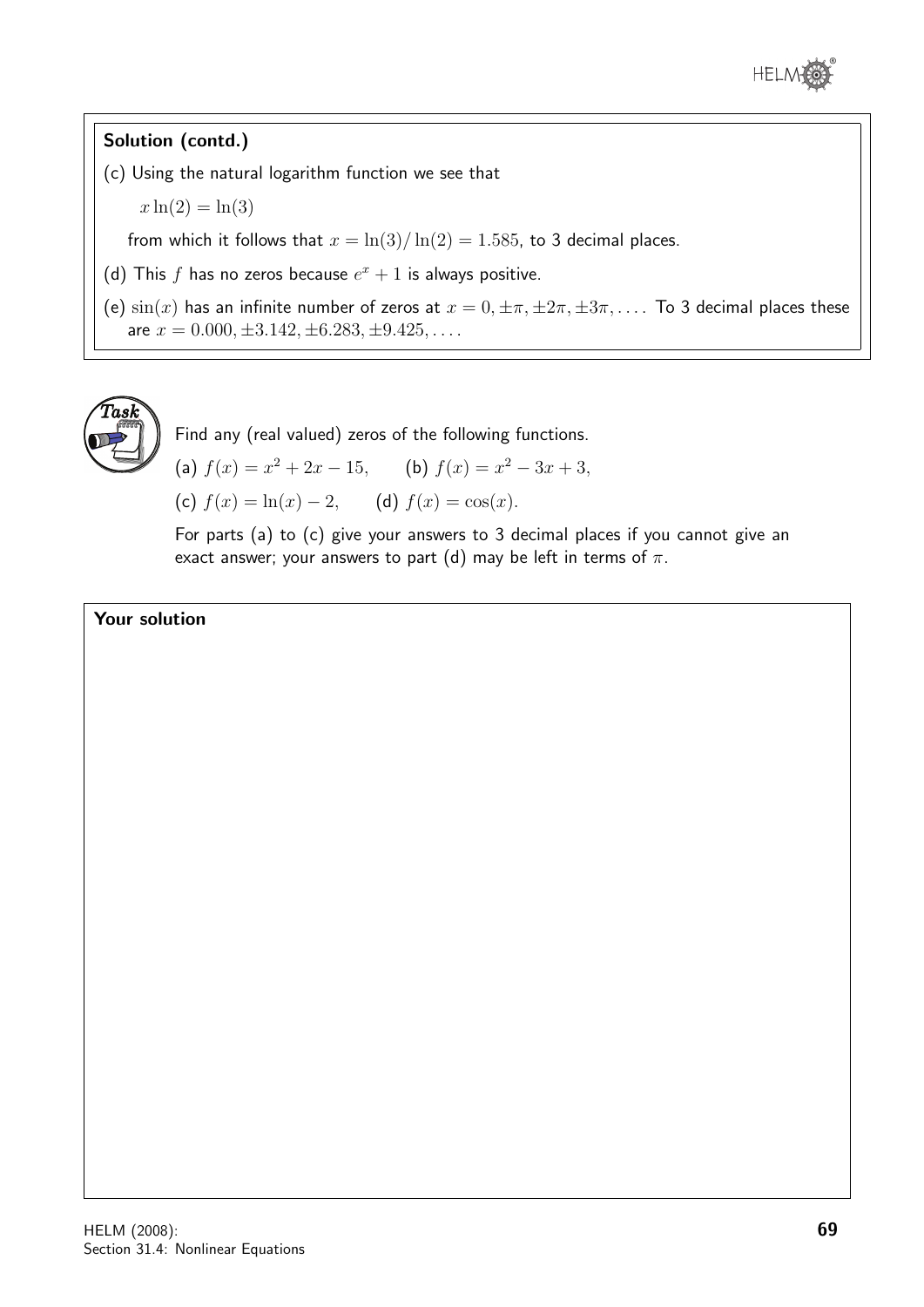#### Answer

- (a) This quadratic factorises easily into  $f(x) = (x 3)(x + 5)$  and so the two zeros of this f are  $x = 3$ ,  $x = -5$ .
- (b) The equation  $x^2 3x + 3 = 0$  requires the quadratic formula and the two zeros of this f are

$$
x = \frac{3 \pm \sqrt{3^2 - 4 \times 1 \times 3}}{2} = \frac{3 \pm \sqrt{-3}}{2}
$$

which are complex values. This  $f$  has no real zeros.

- (c) Solving  $ln(x) = 2$  gives  $x = e^2 = 7.389$ , to 3 decimal places.
- (d)  $\cos(x)$  has an infinite number of zeros at  $x =$  $\pi$ 2 ,  $\pi$ 2  $\pm \pi, \frac{\pi}{2}$ 2  $\pm 2\pi, \ldots$

Many functions that crop up in engineering applications do not lend themselves to finding zeros directly as was achieved in the examples above. Instead we approximate zeros of functions, and this Section now goes on to describe some ways of doing this. Some of what follows will involve revision of material you have seen in 12 concerning Applications of Differentiation.

# **2. The bisection method**

Suppose that, by trial and error for example, we know that a single zero of some function  $f$  lies between  $x = a$  and  $x = b$ . The root is said to be **bracketed** by a and b. This must mean that  $f(a)$ and  $f(b)$  are of opposite signs, that is that  $f(a)f(b) < 0$ .



# **Example 23**

The single positive zero of the function  $f(x) = x \tanh(\frac{1}{2}x) - 1$  models the wave number of water waves at a certain frequency in water of depth 0.5 (measured in some units we need not worry about here). Find two points which bracket the zero of  $f$ .

#### Solution

We simply evaluate  $f$  at a selection of  $x$ -values.

 $x \mid f(x) = x \tanh(\frac{1}{2}x) - 1$  $0 | 0 \times \tanh(0) - 1$  = -1  $0.5 \mid 0.5 \times \tanh(0.25) - 1 = 0.5 \times 0.2449 - 1 = -0.8775$  $1 | 1 \times \tanh(0.5) - 1 = 1 \times 0.4621 - 1 = -0.5379$  $1.5 \mid 1.5 \times \tanh(0.75) - 1 = 1.5 \times 0.6351 - 1 = -0.0473$  $2 \mid 2 \times \tanh(1) - 1 = 2 \times 0.7616 - 1 = 0.5232$ 

From this we can see that f changes sign between 1.5 and 2. Thus we can take  $a = 1.5$  and  $b = 2$ as the bracketing points. That is, the zero of  $f$  is in the bracketing interval  $1.5 < x < 2$ .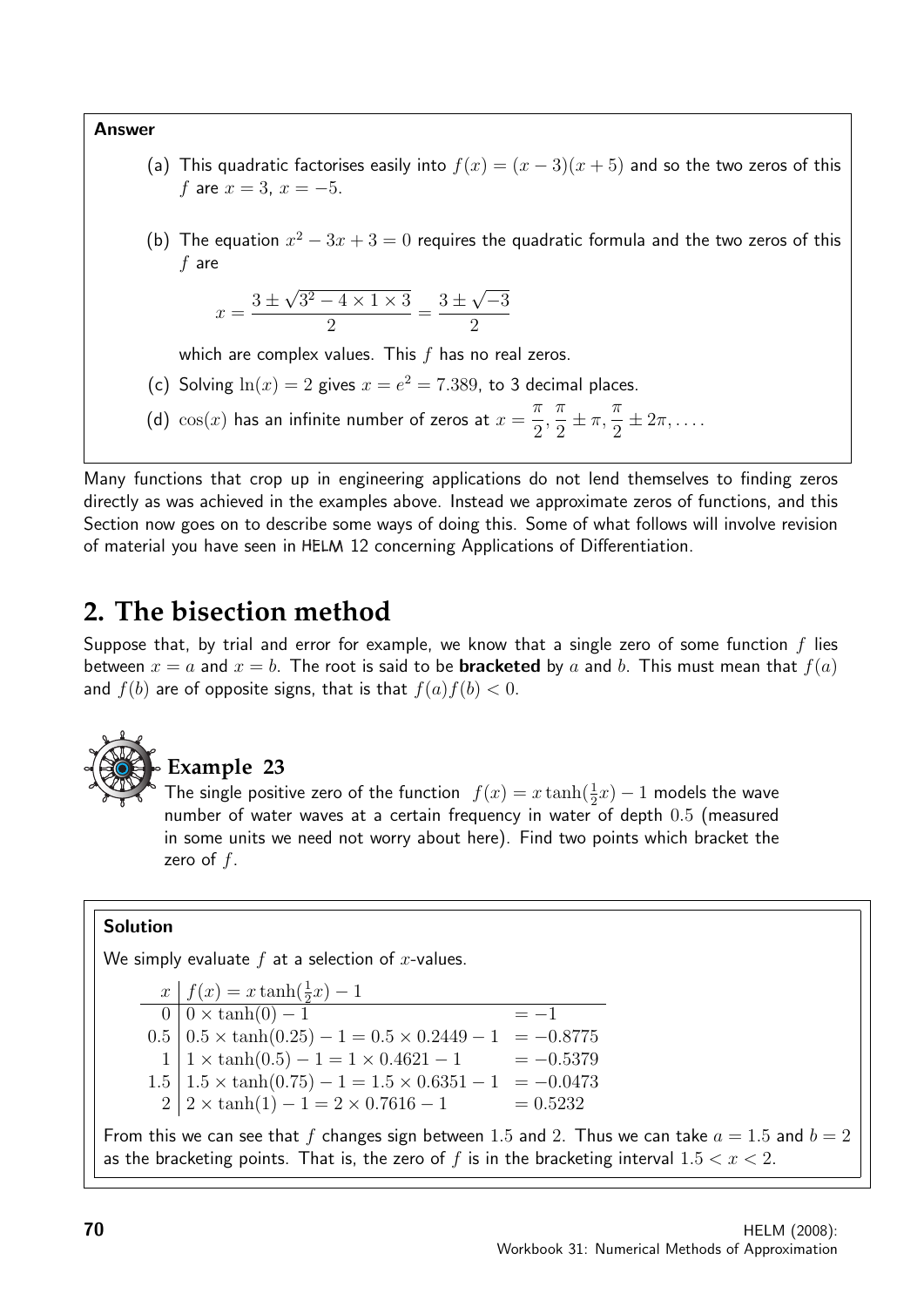

The function  $f(x) = \cos(x) - x$  has a single positive zero. Find bracketing points  $a$  and  $b$  for the zero of  $f$ . Arrange for the difference between  $a$  and  $b$  to be equal to  $\frac{1}{2}$ .

(NB - be careful to use radians on your calculator!)

| <b>Answer</b><br>We evaluate $f$ for a range of values:                                                                                                        |
|----------------------------------------------------------------------------------------------------------------------------------------------------------------|
| f(x)<br>$\boldsymbol{x}$                                                                                                                                       |
| $\theta$                                                                                                                                                       |
| 0.5<br>0.37758                                                                                                                                                 |
| $-0.459698$                                                                                                                                                    |
| Clearly f changes sign between the bracketing values $a = 0.5$ and $b = 1$ .<br>(Other answers are valid of course, it depends which values of $f$ you tried.) |

The aim with the bisection method is to repeatedly reduce the width of the bracketing interval  $a < x < b$  so that it "pinches" the required zero of f to some desired accuracy. We begin by describing one iteration of the bisection method in detail.

Let  $m = \frac{1}{2}$  $\frac{1}{2}(a+b)$ , the mid-point of the interval  $a < x < b$ . All we need to do now is to see in which half (the left or the right) of the interval  $a < x < b$  the zero is in. We evaluate  $f(m)$ . There is a (very slight) chance that  $f(m) = 0$ , in which case our job is done and we have found the zero of  $f$ . Much more likely is that we will be in one of the two situations shown in Figure 13 below. If  $f(m)f(b) < 0$  then we are in the situation shown in (a) and we replace  $a < x < b$  with the smaller bracketing interval  $m < x < b$ . If, on the other hand,  $f(a)f(m) < 0$  then we are in the situation shown in (b) and we replace  $a < x < b$  with the smaller bracketing interval  $a < x < m$ .



Figure 13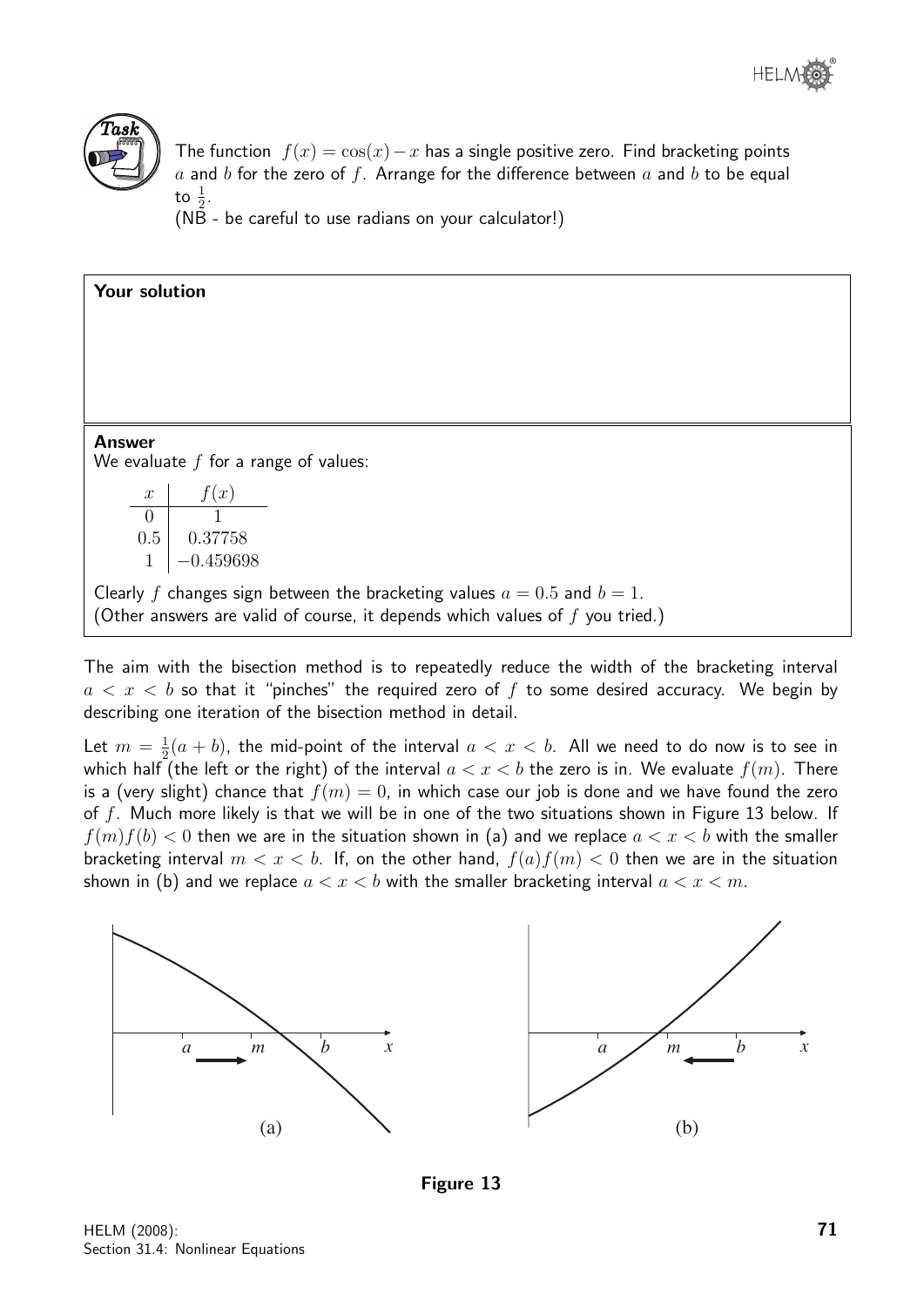Either way, we now have a bracketing interval that is half the size of the one we started with. We have carried out one iteration of the bisection method. By successively reapplying this approach we can make the bracketing interval as small as we wish.

# **Example 24**

Carry out one iteration of the bisection method so as to halve the width of the bracketing interval  $1.5 < x < 2$  for

 $f(x) = x \tanh(\frac{1}{2}x) - 1.$ 

#### Solution

The mid-point of the bracketing interval is  $m=\frac{1}{2}$  $\frac{1}{2}(a + b) = \frac{1}{2}(1.5 + 2) = 1.75$ . We evaluate

 $f(m) = 1.75 \times \tanh(\frac{1}{2} \times 1.75) - 1 = 0.2318,$ 

to 4 decimal places. We found earlier (Example 20, page 63) that  $f(a) < 0$  and  $f(b) > 0$ , the fact that  $f(m)$  is of the opposite sign to  $f(a)$  means that the zero of f lies in the bracketing interval  $1.5 < x < 1.75$ .



Carry out one iteration of the bisection method so as to halve the width of the bracketing interval  $0.5 < x < 1$  for

 $f(x) = \cos(x) - x.$ 

#### Your solution

#### Answer

Here  $a = 0.5, b = 1$ . The mid-point of the bracketing interval is  $m = \frac{1}{2}$  $\frac{1}{2}(a+b) = \frac{1}{2}(0.5+1) = 0.75.$ We evaluate

 $f(m) = \cos(0.75) - 0.75 = -0.0183$ 

We found earlier (Task, pages 58-59) that  $f(a) > 0$  and  $f(b) < 0$ , the fact that  $f(m)$  is of the opposite sign to  $f(a)$  means that the zero of f lies in the bracketing interval  $0.5 < x < 0.75$ .

So we have a way of halving the size of the bracketing interval. By repeatedly applying this approach we can make the interval smaller and smaller.

The general procedure, involving (possibly) many iterations, is best described as an algorithm: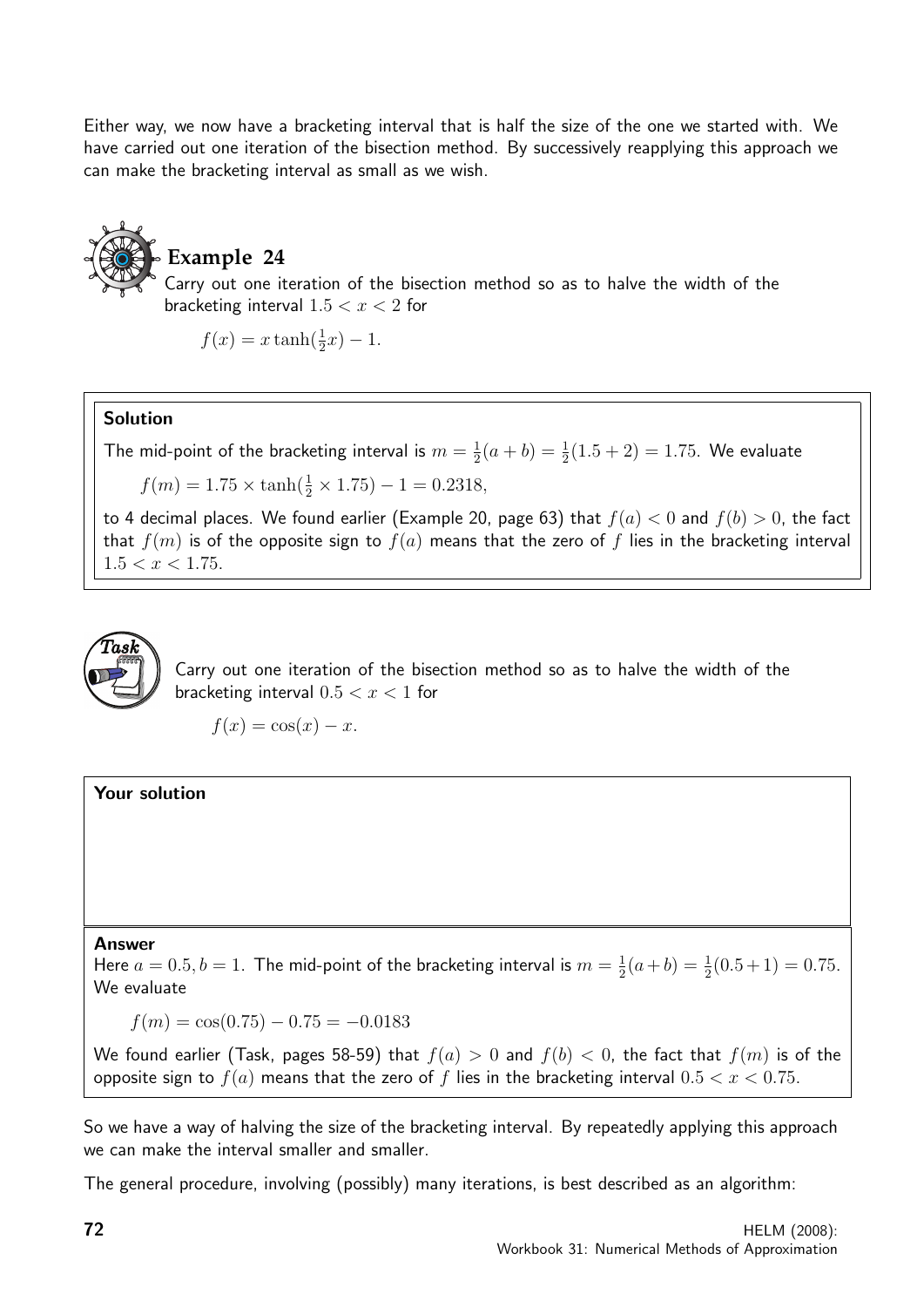

- 1. Choose an error tolerance.
- 2. Let  $m = \frac{1}{2}$  $\frac{1}{2}(a+b)$ , the mid-point of the bracketing interval.
- 3. There are three possibilities:
	- (a)  $f(m) = 0$ , this is very unlikely in general, but if it does happen then we have found the zero of  $f$  and we can go to step 7,
	- (b) the zero is between  $m$  and  $b$ ,
	- (c) the zero is between a and  $m$ .
- 4. If the zero is between m and b, that is if  $f(m)f(b) < 0$  (as in Figure 13(a)) then let  $a = m$ .
- 5. Otherwise the zero must be between a and m (as in Figure 13(b)) so let  $b = m$ .
- 6. If  $b a$  is greater than the required tolerance then go to step 2.
- 7. End.

One feature of this method is that we can predict in advance how much effort is required to achieve a certain level of accuracy.



#### **Example 25**

A given problem using the bisection method starts with the bracketing points  $a = 1.5$  and  $b = 2$ . How many iterations will be required so that the error in the approximation is less that  $\frac{1}{2} \times 10^{-6}$ ?

#### Solution

Before we carry out any iterations we can write that the zero to be approximated is  $1.75 \pm 0.25$  so that the maximum magnitude of the error in 1.75 may be taken to be equal to 0.25. Each successive iteration will halve the size of the error, so that after  $n$  iterations the error is equal

to

$$
\frac{1}{2^n} \times 0.25
$$

We require that this quantity be less than  $\frac{1}{2} \times 10^{-6}.$  Now,

$$
\frac{1}{2^n}\times 0.25<\frac{1}{2}\times 10^{-6}\quad\text{implies that}\quad 2^n>\frac{1}{2}\times 10^6.
$$

The smallest value of n which satisfies this inequality can be found by trial and error, or by using logarithms to see that  $n>(\ln(\frac{1}{2})+6\ln(10))/\ln(2)$ . Either way, the smallest integer which will do the trick is

 $n = 19$ .

It takes 19 iterations of the bisection method to ensure the required accuracy.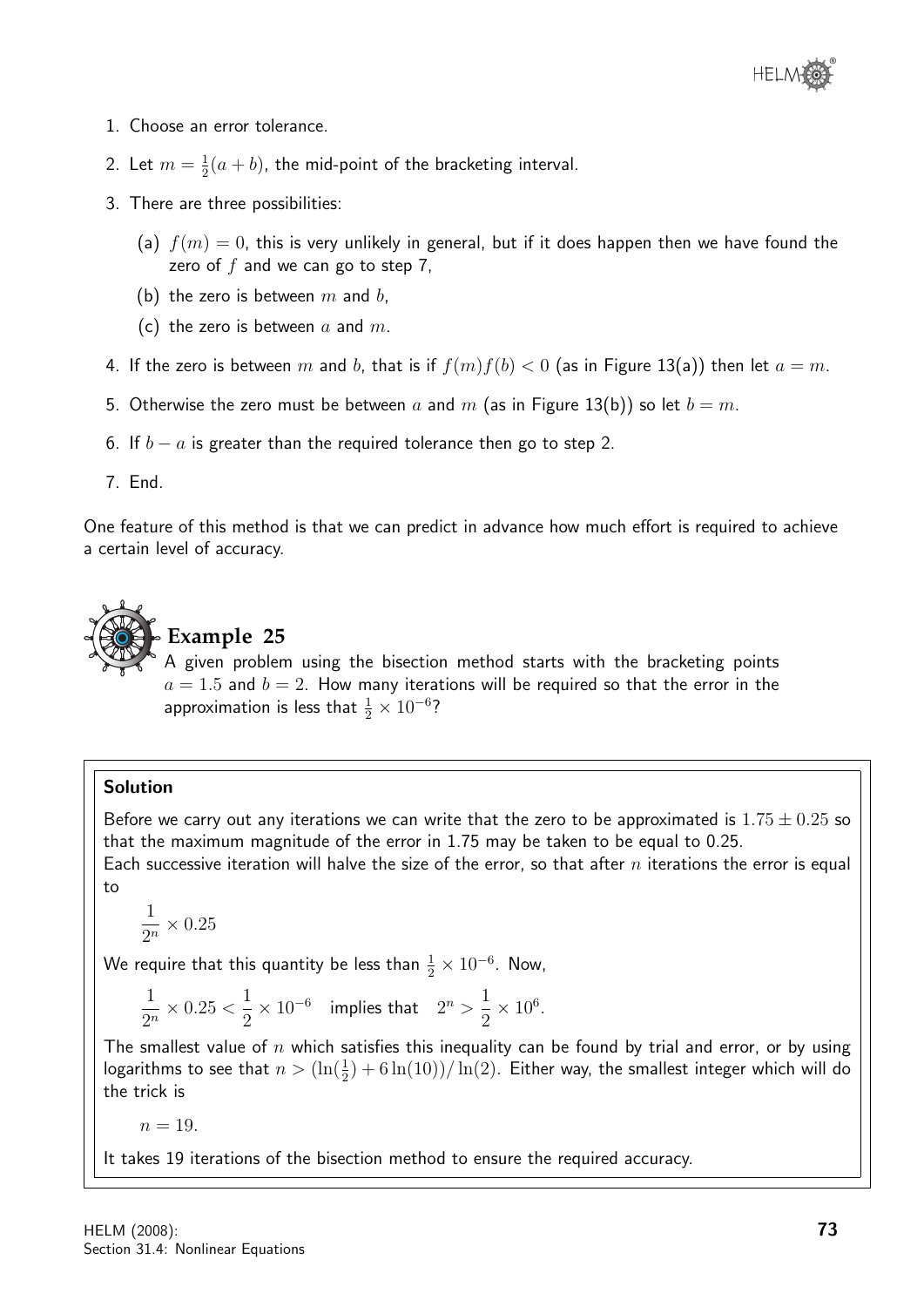

A function f is known to have a single zero between the points  $a = 3.2$  and  $b = 4$ . If these values were used as the initial bracketing points in an implementation of the bisection method, how many iterations would be required to ensure an error less than  $\frac{1}{2} \times 10^{-3}$ ?

#### Your solution

#### Answer

We require that

$$
\frac{1}{2^n} \times \left(\frac{4-3.2}{2}\right) < \frac{1}{2} \times 10^{-3}
$$

or, after a little rearranging,

$$
2^n > \frac{4}{5} \times 10^3.
$$

The smallest value of n which satisfies this is  $n = 10$ . (This can be found by trial-and-error or by using logarithms.)

## **Pros and cons of the bisection method**

#### Pros

- the method is easy to understand and remember
- the method always works (once you find values  $a$  and  $b$  which bracket a single zero)
- the method allows us to work out how many iterations it will take to achieve a given error tolerance because we know that the interval will exactly halve at each step

#### Cons

- the method is **very** slow
- the method cannot find roots where the curve just touches the  $x$ -axis but does not cross it (e.g. double roots)

The slowness of the bisection method will not be a surprise now that you have worked through an example or two! Significant effort is involved in evaluating  $f$  and then all we do is look at this  $f$ -value and see whether it is positive or negative! We are throwing away hard won information.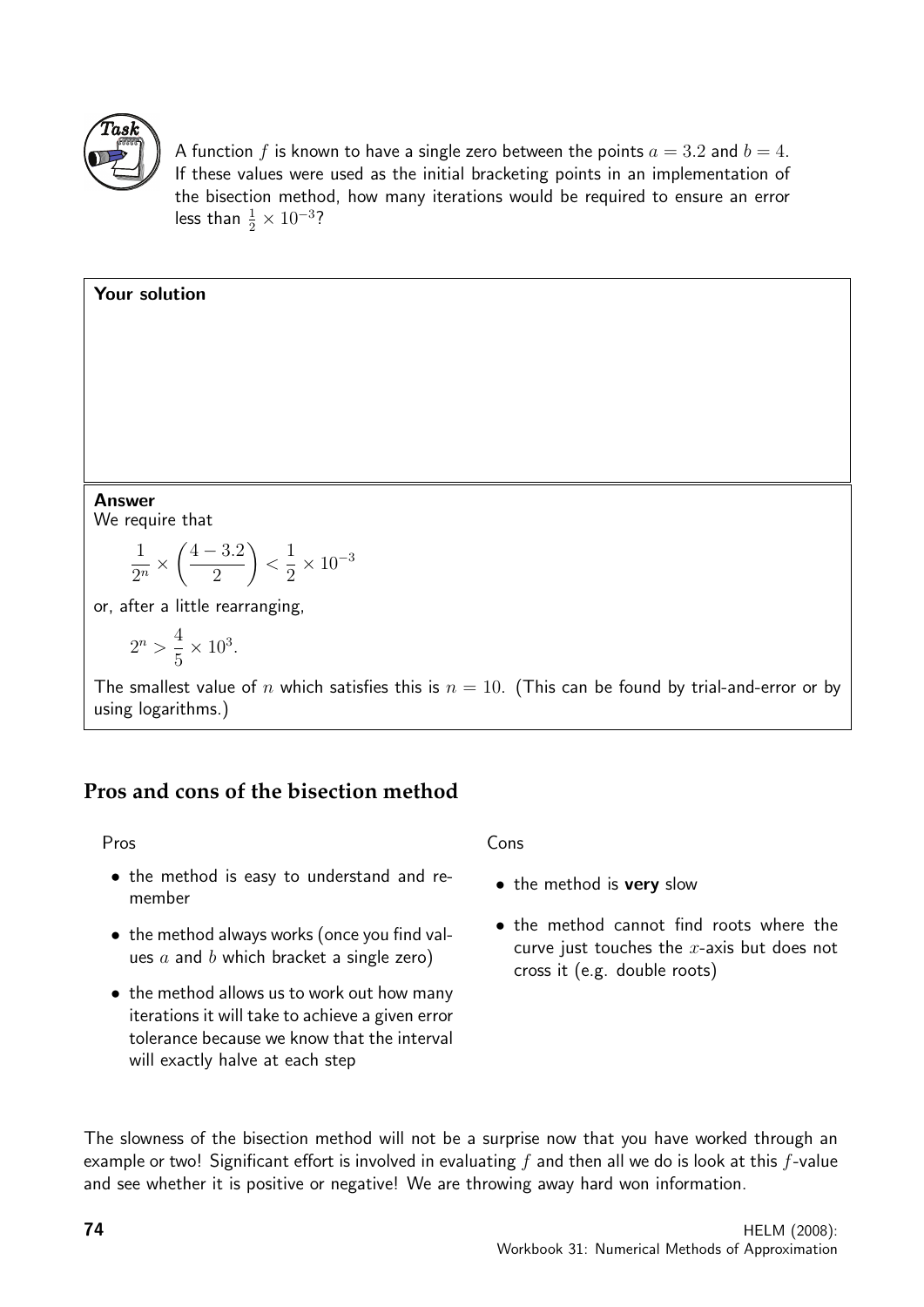Let us be realistic here, the slowness of the bisection method hardly matters if all we are saying is that it takes a few more fractions of a second of computing time to finish, when compared with a competing approach. But there are applications in which  $f$  may be very expensive (that is, slow) to calculate and there are applications where engineers need to find zeros of a function many thousands of times. (Coastal engineers, for example, may employ mathematical wave models that involve finding the wave number we saw in Example 20 at many different water depths.) It is quite possible that you will encounter applications where the bisection method is just not good enough.

# **3. The Newton-Raphson method**

You may recall (e.g. HELM 13.3) that the Newton-Raphson method (often simply called Newton's method) for approximating a zero of the function  $f$  is given by

$$
x_{n+1} = x_n - \frac{f(x_n)}{f'(x_n)}
$$

where  $f'$  denotes the first derivative of  $f$  and where  $x_0$  is an initial guess to the zero of  $f$ . A graphical way of interpreting how this method works is shown in Figure 14.



#### Figure 14

At each approximation to the zero of  $f$  we extrapolate so that the tangent to the curve meets the x-axis. This point on the x-axis is the new approximation to the zero of  $f$ . As is clear from both the figure and the mathematical statement of the method above, we require that  $f'(x_n) \neq 0$  for  $n = 0, 1, 2, \ldots$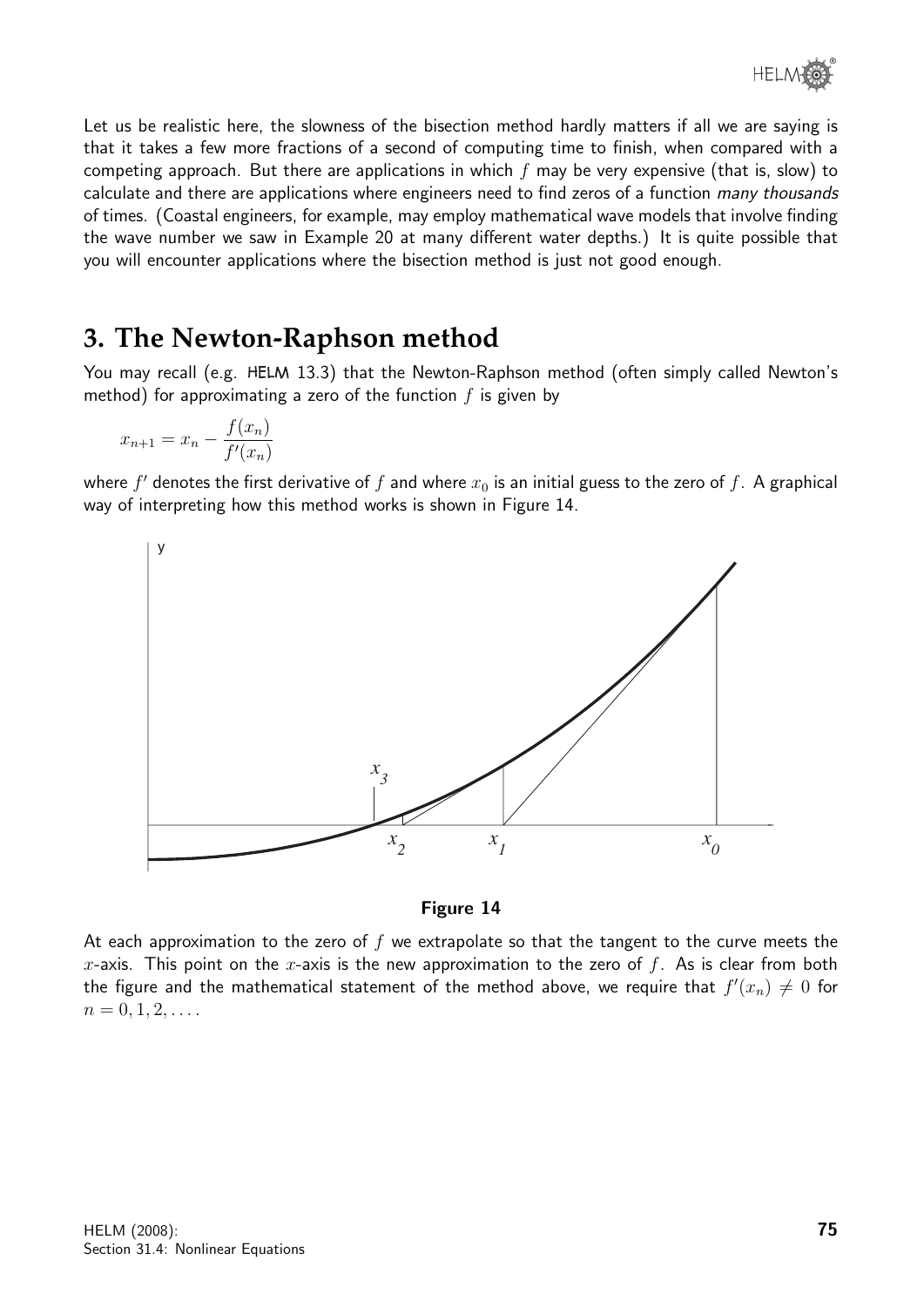

### **Example 26**

Let us consider the example we met earlier in Example 24. We know that the single positive zero of

 $f(x) = x \tanh(\frac{1}{2}x) - 1$ 

lies between 1.5 and 2. Use the Newton-Raphson method to approximate the zero of  $f$ .

#### Solution

We must work out the derivative of  $f$  to use Newton-Raphson. Now

 $f'(x) = \tanh(\frac{1}{2}x) + x(\frac{1}{2})$  $\frac{1}{2}$ sech<sup>2</sup> $(\frac{1}{2})$  $(\frac{1}{2}x)$ 

on differentiating a product and recalling that  $\frac{d}{dx}\tanh(x) = {\rm sech}^2(x)$ . (To evaluate  ${\rm sech}$  on a calculator recall that  ${\rm sech}(x) = \frac{1}{1+x}$  $cosh(x)$ .)

We must choose a starting value  $x_0$  for the iteration and, given that we know the zero to be between 1.5 and 2, we take  $x_0 = 1.75$ . The first iteration of Newton-Raphson gives

$$
x_1 = x_0 - \frac{f(x_0)}{f'(x_0)} = 1.75 - \frac{f(1.75)}{f'(1.75)} = 1.75 - \frac{0.231835}{1.145358} = 1.547587,
$$

where 6 decimal places are shown. The second iteration gives

$$
x_2 = x_1 - \frac{f(x_1)}{f'(x_1)} = 1.547587 - \frac{f(1.547587)}{f'(1.547587)} = 1.547587 - \frac{0.004585}{1.09687} = 1.543407.
$$

Clearly this method lends itself to implementation on a computer and, for example, using a spreadsheet package, it is not hard to compute a few more iterations. Here is output from Microsoft Excel where we have included the two lines of hand-calculation above:

| $\, n$ | $x_n$      | $f(x_n)$                             | $f'(x_n)$         | $x_{n+1}$ |
|--------|------------|--------------------------------------|-------------------|-----------|
| $\cup$ | 1.75       | 0.231835                             | 1.145358          | 1.547587  |
|        | 1.547587   | 0.004585                             | 1.09687           | 1.543407  |
|        | 2 1.543407 | $2.52E - 06$ 1.095662                |                   | 1.543405  |
|        |            | 3 $1.543405$ $7.69E - 13$ $1.095661$ |                   | 1.543405  |
|        | 4 1.543405 | $\bigcap$                            | 1.095661 1.543405 |           |

and all subsequent lines are equal to the last line here. The method has converged (very quickly!) to 1.543405, to six decimal places.

Earlier, in Example 25, we found that the bisection method would require 19 iterations to achieve 6 decimal place accuracy. The Newton-Raphson method gave an answer good to this number of places in just two or three iterations.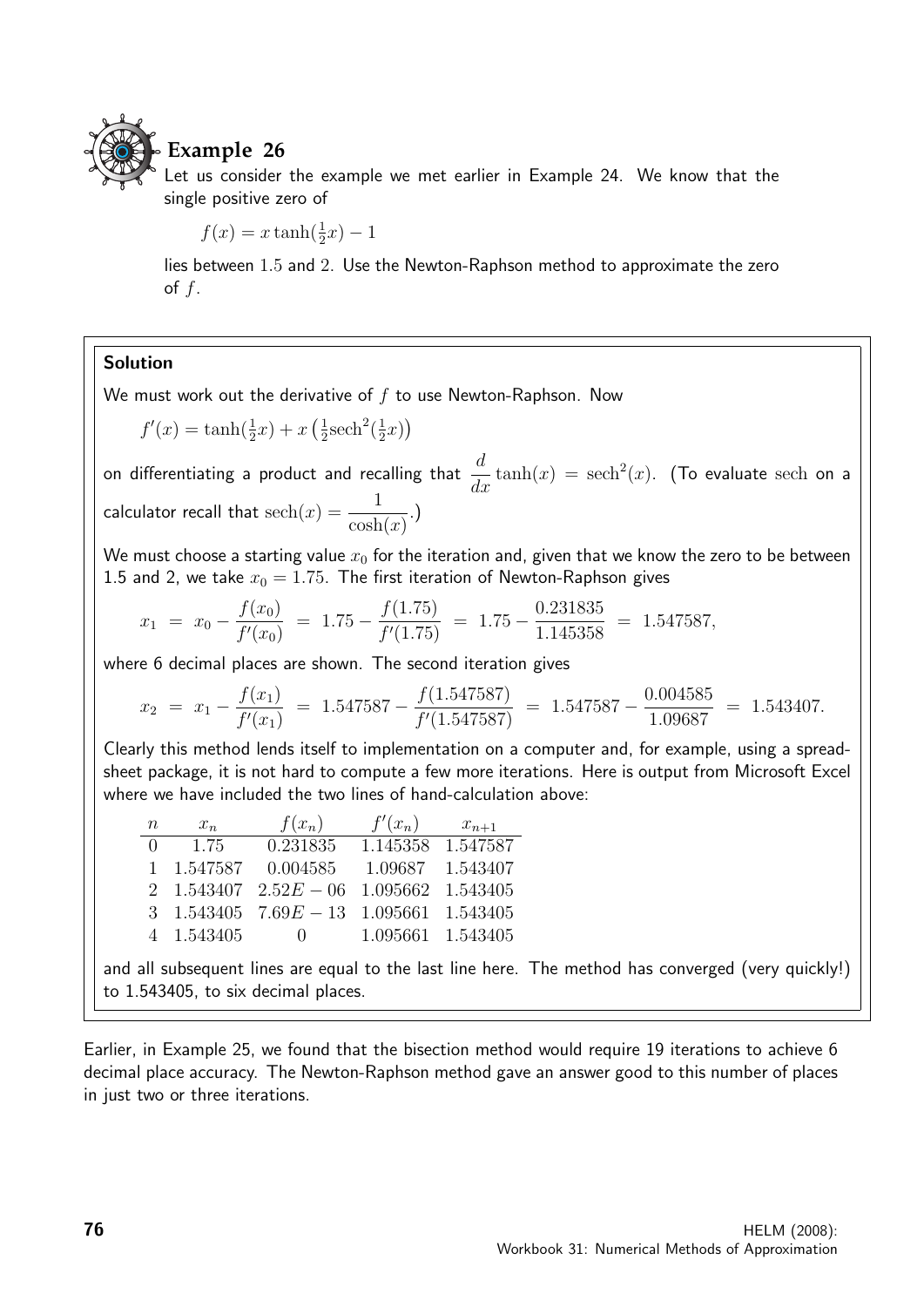



Use the starting value  $x_0 = 0$  in an implementation of the Newton-Raphson method for approximating the zero of

$$
f(x) = \cos(x) - x.
$$

(If you are doing these calculations by hand then just perform two or three iterations. Don't forget to use radians.)

#### Your solution

#### Answer

The derivative of f is  $f'(x) = -\sin(x) - 1$ . The first iteration is

$$
x_1 = x_0 - \frac{f(x_0)}{f'(x_0)} = 0 - \frac{1 - 0}{-0 - 1} = 1
$$

and the second iteration is

$$
x_2 = x_1 - \frac{f(x_1)}{f'(x_1)} = 1 - \frac{\cos(1) - 1}{-\sin(1) - 1} = 1 - \frac{-0.459698}{-1.841471} = 0.750364,
$$

and so on. There is little to be gained in our understanding by doing more iterations by hand, but using a spreadsheet we find that the method converges rapidly:

| $\,n$            | $x_n$        | $f(x_n)$                                                    | $f'(x_n)$           | $x_{n+1}$ |
|------------------|--------------|-------------------------------------------------------------|---------------------|-----------|
| $\left( \right)$ | $\cup$       | $\overline{1}$                                              | $-1$                | 1         |
| 1                | $\mathbf{1}$ | $-0.4597$                                                   | $-1.84147$ 0.750364 |           |
|                  | 2 0.750364   | $-0.01892$                                                  | $-1.6819$ 0.739113  |           |
|                  |              | 3 $0.739113 -4.6E - 05 -1.67363 0.739085$                   |                     |           |
|                  |              | $4\quad 0.739085\quad -2.8E-10\quad -1.67361\quad 0.739085$ |                     |           |
|                  | 5 0.739085   | $\bigcup$                                                   | $-1.67361$ 0.739085 |           |
|                  |              |                                                             |                     |           |

It is often necessary to find zeros of polynomials when studying transfer functions. Here is a Task involving a polynomial.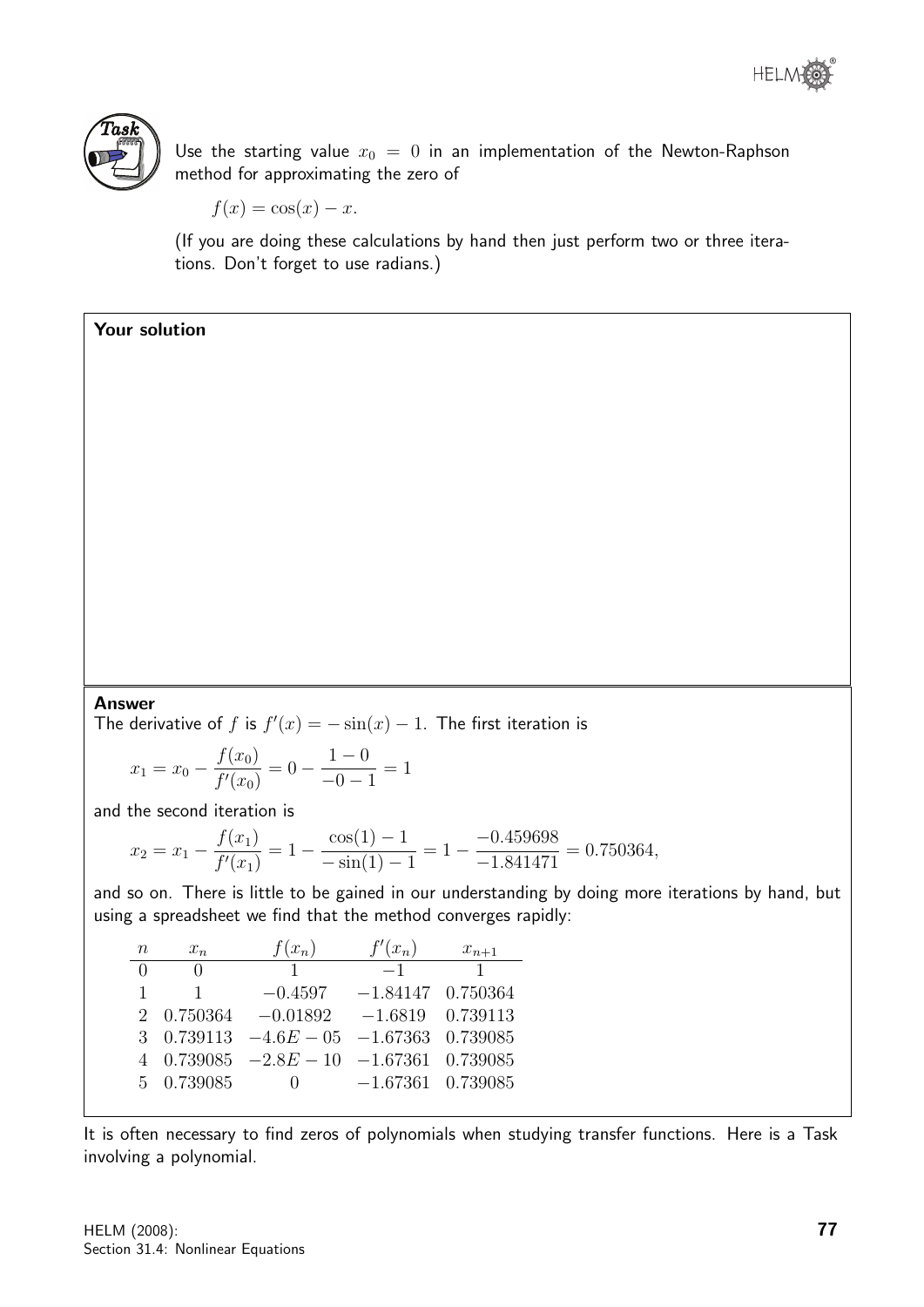

Your solution

The function  $f(x) = x^3 + 2x + 4$  has a single zero near  $x_0 = -1$ . Use this value of  $x_0$  to perform two iterations of the Newton-Raphson method.

#### Answer

Using the starting value  $x_0 = -1$  you should find that  $f(x_0) = 1$  and  $f'(x_0) = 5$ . This leads to

$$
x_1 = x_0 - \frac{f(x_0)}{f'(x_0)} = -1 - \frac{1}{5} = -1.2.
$$

The second iteration should give you  $x^2 + y^2 = 0$  $f(x_1)$  $f'(x_1)$  $=-1.2 -$ −0.128 6.32  $=-1.17975.$ 

Subsequent iterations will home in on the zero of  $f$ . Using a computer spreadsheet gives:

| $\, n$        | $x_n$        | f(x)       | f'(x)    | $x_{n+1}$            |
|---------------|--------------|------------|----------|----------------------|
| $\Omega$      | $-1$         | Ι.         | $-5$     | $-1.2$               |
| 1             | $-1.2$       | $-0.128$   | 6.32     | $-1.17975$           |
|               | $-1.17975$   | $-0.00147$ | 6.175408 | $-1.17951$           |
| $\mathcal{R}$ | $-1.17951$   | $-2E - 07$ |          | $6.173725 -1.17951$  |
|               | $4 -1.17951$ | $\bigcap$  |          | $6.173725 - 1.17951$ |

where we have recomputed the hand calculations for the first two iterations. We see that the method converges to the value  $-1.17951$ .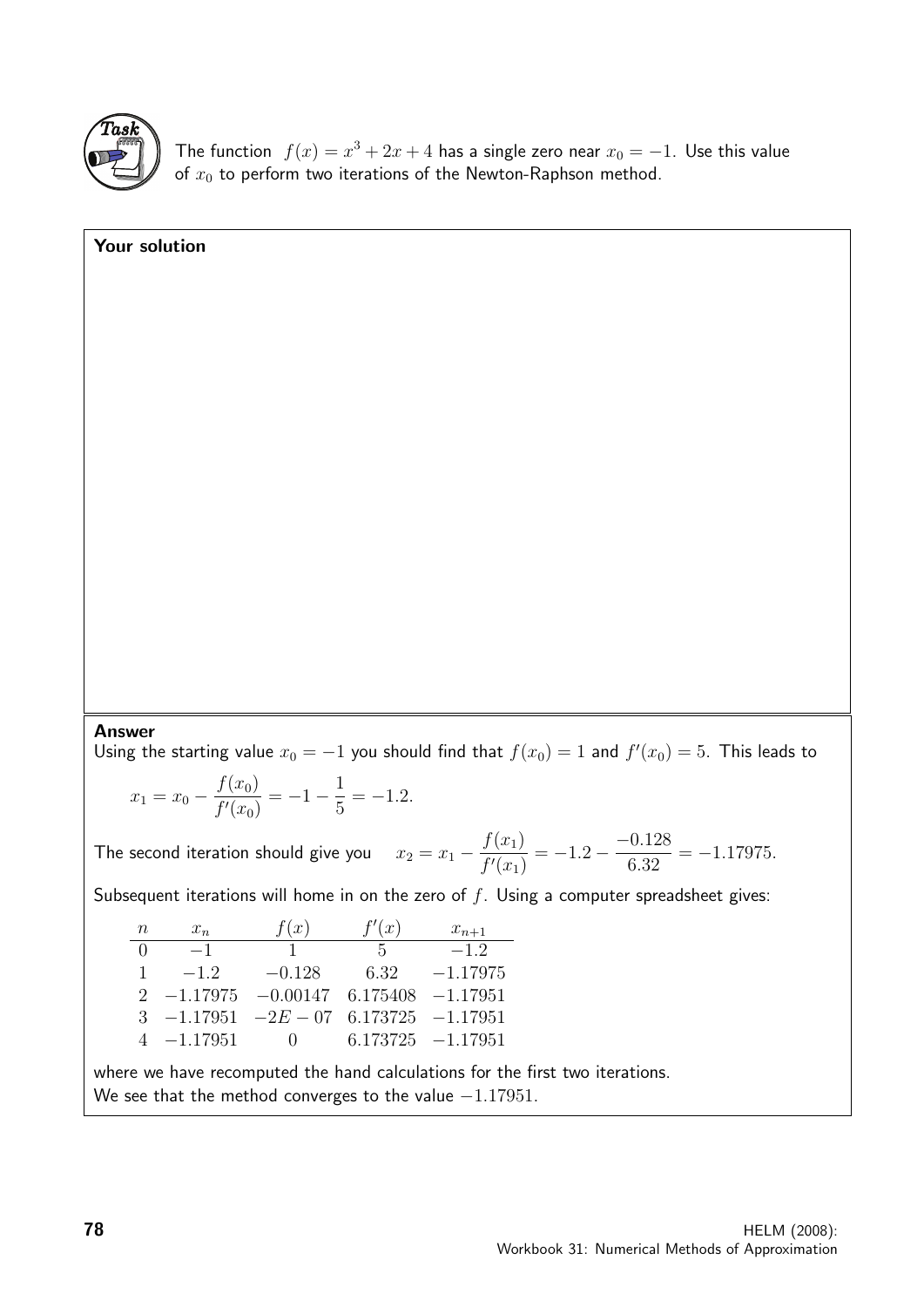

# **Pressure in an ideal multi-component mixture**

#### Introduction

An ideal multi-component mixture consists of

- 1. *n*-pentane  $(5%)$
- 2. *n*-hextane  $(15%)$
- 3. *n*-heptane  $(50\%)$
- 4. n-octane (30%)

In general, the total pressure,  $P$  (Pa) of an ideal four-component mixture is related to the boiling point,  $T$  (K) through the formula:

$$
P = x_1 p_1^* + x_2 p_2^* + x_3 p_3^* + x_4 p_4^*
$$

where, for component  $i$ , the mole fraction is  $x_i$  and the vapour pressure is  $p_i^\ast$ , given by the formula:

$$
p_i^*=\exp\left\{A_i-\frac{B_i}{(T+C_i)}\right\}\qquad i=1,2,3,4
$$

Here  $p_i^\ast$  is in mm Hg  $(1$  mm Hg  $= 133.32$  Pa),  $T$  is the absolute temperature  $(\mathsf{K})$  and the constants  $A_i,B_i$  and  $C_i$  are given in the table below.

| $\boldsymbol{\eta}$ | component    | $x_i$ | $A_i$   | $B_i$   | $C_i$    |
|---------------------|--------------|-------|---------|---------|----------|
|                     | $n$ -pentane | 0.05  | 15.8333 | 2477.07 | $-39.94$ |
| $\mathcal{P}$       | $n$ -hexane  | 0.15  | 15.8366 | 2697.55 | $-48.78$ |
| 3                   | $n$ -heptane | 0.50  | 15.8737 | 2911.32 | $-56.51$ |
| 4                   | $n$ -octane  | 0.30  | 15.9426 | 3120.29 | $-63.63$ |

#### Problem 1

For the liquid compositions,  $x_i$  given in the table above, plot a graph of the total pressure,  $P$  (Pa) against temperature  $(K)$  over the range  $250$  to  $500$  K.

#### Solution

 $p_i^* \,=\, \exp\bigg( A_i - \frac{B_i}{T} \bigg)$  $T+C_i$  $\setminus$ , expressed in millimetres of mercury, and so it is 133.32 times that in pascals. Therefore, expressed in pascals, we have

$$
P = 133.32 \sum_{i=1}^{4} x_i \exp\left(A_i - \frac{B_i}{T + C_i}\right)
$$

Plotting this from  $T = 250$  to 500 gives the following graph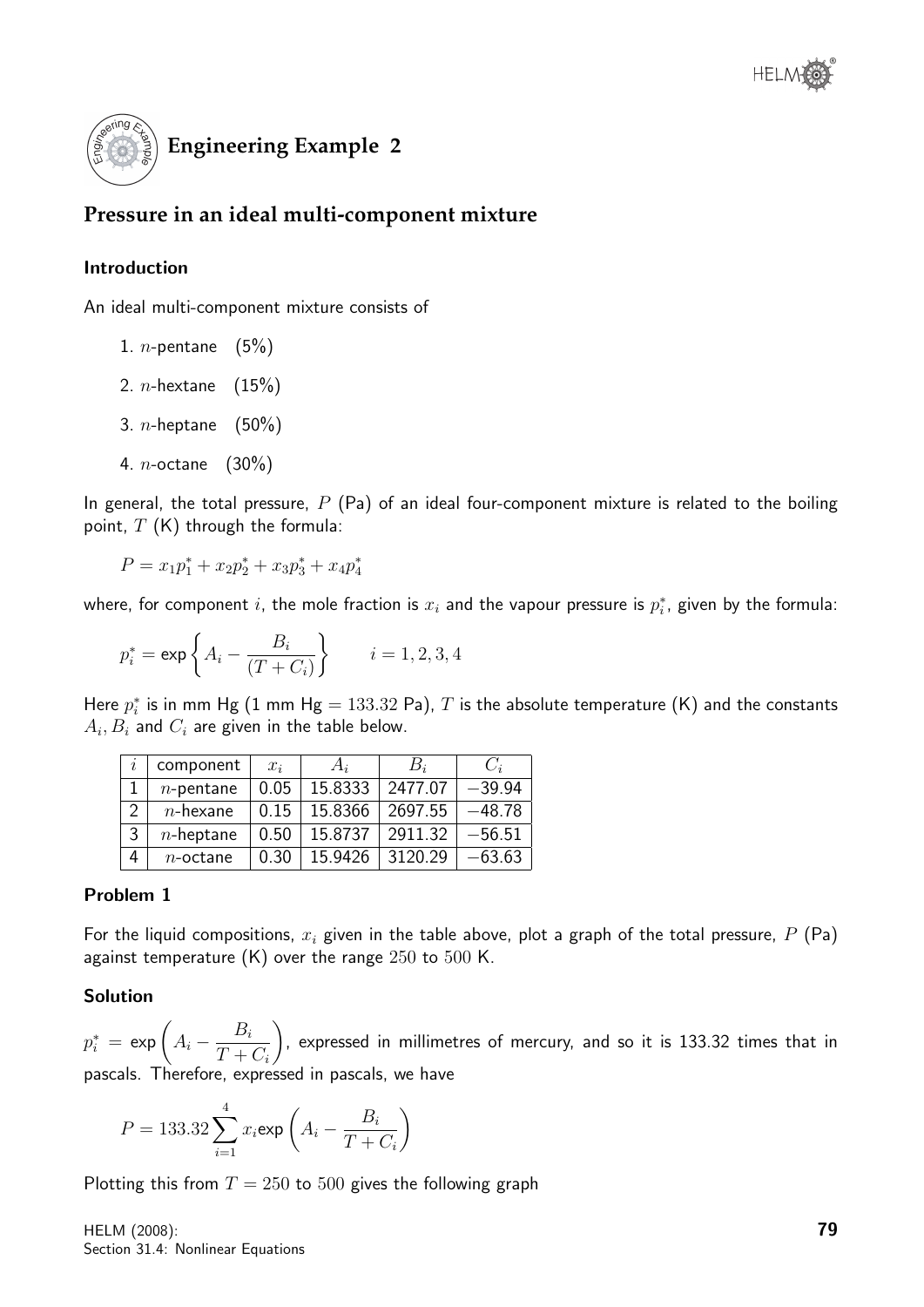

#### Problem 2

Using the Newton-Raphson method, solve the equations to find the boiling points at total pressures of 1, 2, 5 and 10 bars. Show the sequence of iterations and perform sufficient calculations for convergence to three significant figures. Display these solutions on the graph of the total pressure,  $P$  (Pa) against temperature  $T$  (K).

#### Solution

We wish to find  $T$  when  $P=1,2,5$  and  $10$  bars, that is,  $10^5, 2\times10^5, 5\times10^5$  and  $10\times10^5$  Pa.

Reading crude approximations to  $T$  from the graph gives a starting point for the Newton-Raphson process. We see that for  $10^5, 2 \times 10^5, 5 \times 10^5$  and  $10 \times 10^5$  Pa, temperature  $T$  is roughly  $365, 375, 460$ and 485 degrees K, respectively, so we shall use these values as the start of the iteration.

In this case it is easy to calculate the derivative of  $P$  with respect to  $T$  exactly, rather than numerically, giving

$$
P'(T) = 133.32 \sum_{i=1}^{4} x_i \exp\left(A_i - \frac{B_i}{T + C_i}\right) \times \left(\frac{B_i}{(T + C_i)^2}\right)
$$

Therefore to solve the equation  $P(T) = y$ , we set  $T_0$  to be the starting value above and use the iteration

$$
T_{n+1} = T_n - \frac{P(T_n) - y}{P'(T_n)}
$$

For  $y = 100000$  this gives the iterations

|  | 365 362.7915 362.7349 362.7349 362.7349 |  |
|--|-----------------------------------------|--|

We conclude that, to three significant figures  $T = 363^{\circ}K$  when  $P = 100000$  Pa.

For  $y = 200000$  this gives the iterations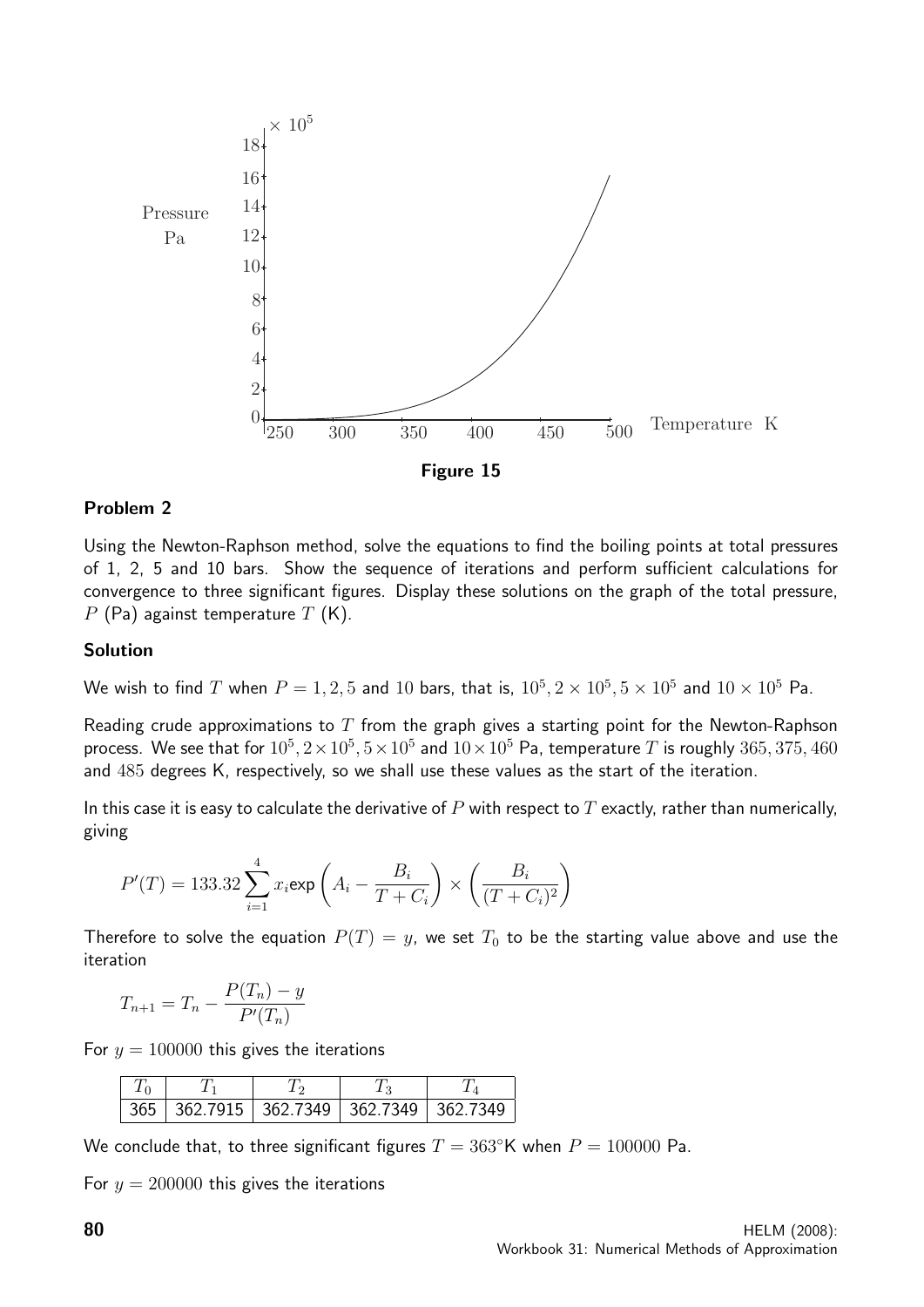

|  | 375   390.8987   388.8270   388.7854   388.7854 |  |
|--|-------------------------------------------------|--|

We conclude that, to three significant figures  $T = 389^{\circ}\text{K}$  when  $P = 200000$  Pa.

For  $y = 500000$  this gives the iterations

| 460 | 430.3698   430.4640   430.2824   430.2821   430.2821 |  |  |
|-----|------------------------------------------------------|--|--|

We conclude that, to three significant figures  $T = 430°$ K when  $P = 500000$  Pa.

For  $y = 1000000$  this gives the iterations

| 475   469.0037   468.7875   468.7873   468.7873   468.7873 |  |  |
|------------------------------------------------------------|--|--|

We conclude that, to three significant figures  $T = 469°$ K when  $P = 1000000$  Pa.

#### **An approximate Newton-Raphson method**

The Newton-Raphson method is an excellent way of approximating zeros of a function, but it requires you to know the derivative of  $f$ . Sometimes it is undesirable, or simply impossible, to work out the derivative of a function and here we show a way of getting around this.

We approximate the derivative of  $f$ . From Section 31.3 we know that

$$
f'(x) \approx \frac{f(x+h) - f(x)}{h}
$$

is a one-sided (or forward) approximation to  $f'$  and another one, using a central difference, is

$$
f'(x) \approx \frac{f(x+h) - f(x-h)}{2h}.
$$

The advantage of the forward difference is that only one extra  $f$ -value has to be computed. If  $f$ is especially complicated then this can be a considerable saving when compared with the central difference which requires two extra evaluations of  $f$ . The central difference does have the advantage, as we saw when we looked at truncation errors, of being a more accurate approximation to  $f'$ .

The spreadsheet program Microsoft Excel has a built in "solver" command which can use Newton's method. (It may be necessary to use the "Add in" feature of Excel to access the solver.) In reality Excel has no way of working out the derivative of the function and must approximate it. Excel gives you the option of using a forward or central difference to estimate  $f'$ .

We now reconsider the problem we met in Examples 24 to 26.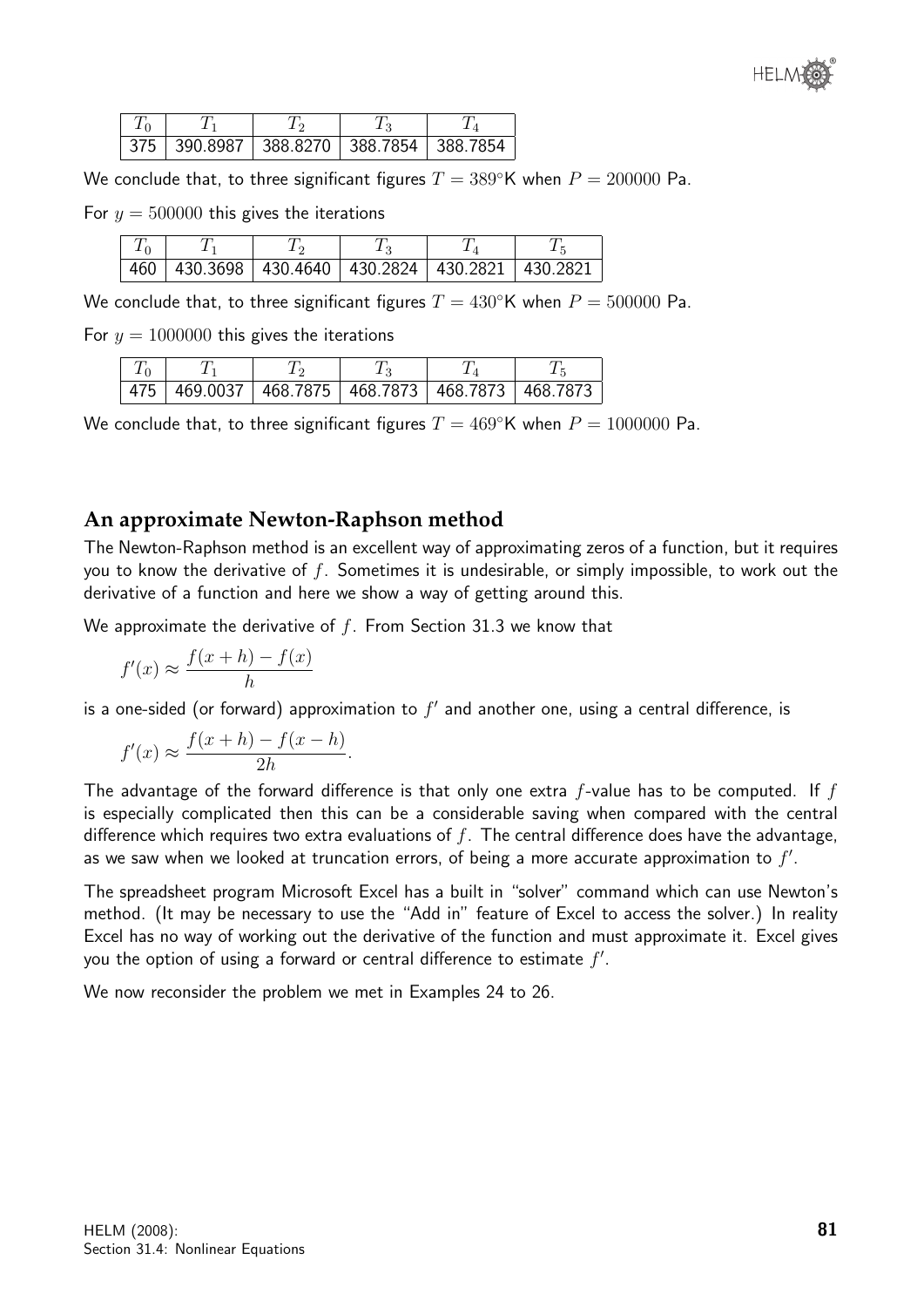

# **Example 27**

We know that the single positive zero of  $f(x) = x \tanh(\frac{1}{2}x) - 1$  lies between 1.5 and 2. Use the Newton-Raphson method, with an approximation to  $f'$ , to approximate the zero of  $f$ .

#### Solution

There is no requirement for  $f'$  this time, but the nature of this method is such that we will resort to a computer straight away. Let us choose  $h = 0.1$  in our approximations to the derivative. Using the one-sided difference to approximate  $f'(x)$  we obtain this sequence of results from the spreadsheet program:

| $\it{n}$         | $x_n$    | $f(x_n)$         | $f(x+h)-f(x)$ | $x_{n+1}$ |
|------------------|----------|------------------|---------------|-----------|
| $\left( \right)$ | 1.75     | 0.231835         | 1.154355      | 1.549165  |
| 1                | 1.549165 | 0.006316         | 1.110860      | 1.543479  |
| 2                | 1.543479 | $8.16E - 05$     | 1.109359      | 1.543406  |
| 3                | 1.543406 | $1.01E - 06$     | 1.109339      | 1.543405  |
| 4                | 1.543405 | $1.24E - 08$     | 1.109339      | 1.543405  |
| 5.               | 1.543405 | $1.53E - 10$     | 1.109339      | 1.543405  |
| 6                | 1.543405 | $1.89E - 12$     | 1.109339      | 1.543405  |
|                  | 1.543405 | $2.31E - 14$     | 1.109339      | 1.543405  |
| 8                | 1.543405 | $\left( \right)$ | 1.109339      | 1.543405  |

And using the (more accurate) central difference gives

| $\, n$           | $x_n$    | $f(x_n)$         | $f(x+h)-f(x-h)$<br>2h | $x_{n+1}$ |
|------------------|----------|------------------|-----------------------|-----------|
| $\left( \right)$ | 1.75     | 0.231835         | 1.144649              | 1.547462  |
| $\mathbf{1}$     | 1.547462 | 0.004448         | 1.095994              | 1.543404  |
| 2                | 1.543404 | $-1E - 06$       | 1.094818              | 1.543405  |
| 3                | 1.543405 | $7.95E - 10$     | 1.094819              | 1.543405  |
| 4                | 1.543405 | $-6.1E-13$       | 1.094819              | 1.543405  |
| 5                | 1.543405 | $\left( \right)$ | 1.094819              | 1.543405  |

We see that each of these approaches leads to the same value (1.543405) that we found with the Newton-Raphson method.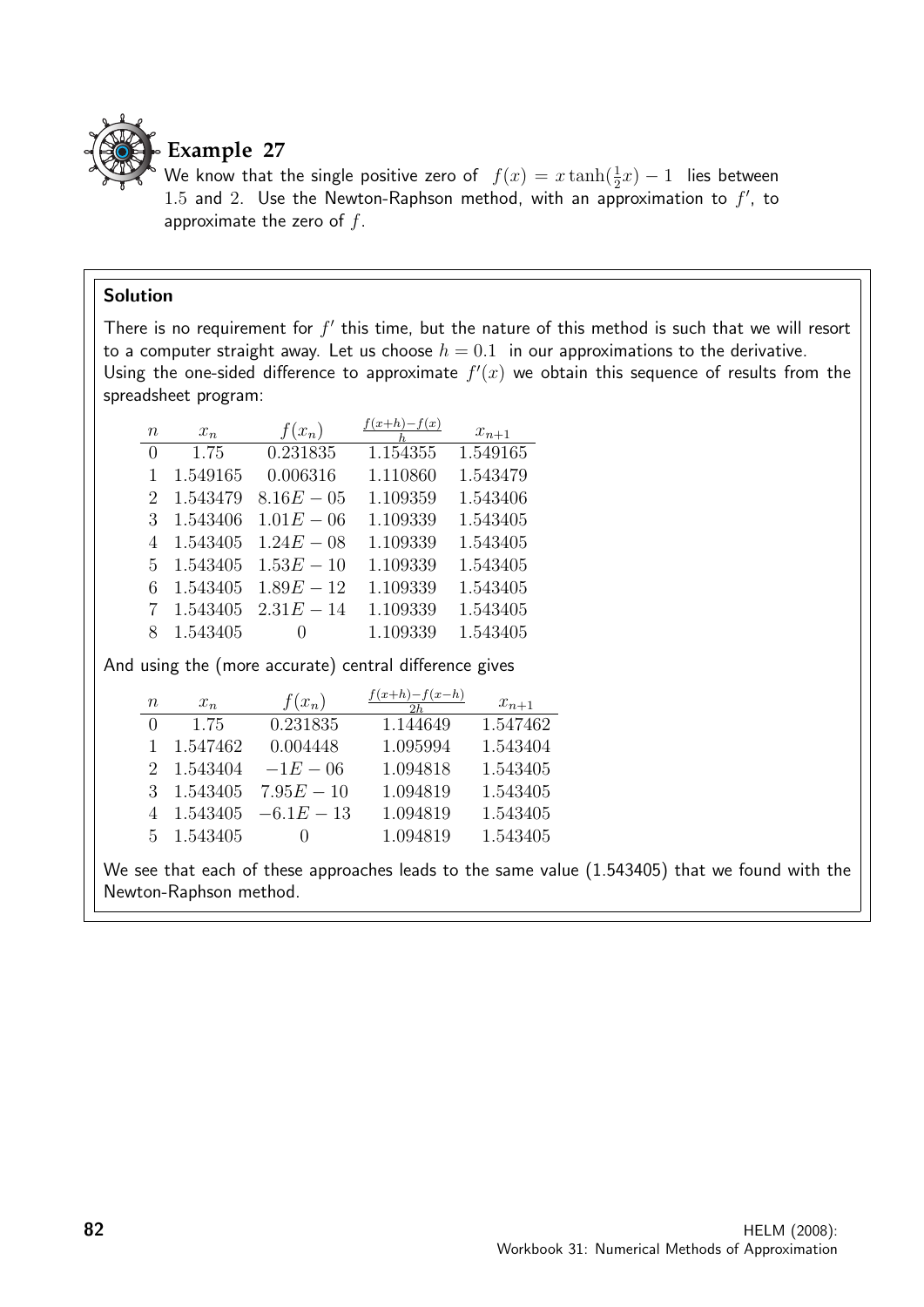



Use a spreadsheet to recompute the approximations shown in Example 24, for the following values of  $h$ :

 $h = 0.001, 0.00001, 0.000001.$ 

#### Your solution

#### Answer

You should find that as  $h$  decreases, the numbers get closer and closer to those shown earlier for the Newton-Raphson method. For example, when  $h = 0.0000001$  we find that for a one-sided difference the results are

|                                                           |                             |          |              | $f(x+h)-f(x)$                   |           |  |  |
|-----------------------------------------------------------|-----------------------------|----------|--------------|---------------------------------|-----------|--|--|
|                                                           | $\,n$                       | $x_n$    | $f(x_n)$     |                                 | $x_{n+1}$ |  |  |
|                                                           | $\overline{0}$              | 1.75     | 0.231835     | 1.145358                        | 1.547587  |  |  |
|                                                           | $\mathbf{1}$                | 1.547587 | 0.004585     | 1.096870                        | 1.543407  |  |  |
|                                                           | $\mathcal{D}_{\mathcal{L}}$ | 1.543407 | $2.52E - 06$ | 1.095662                        | 1.543405  |  |  |
|                                                           | 3                           | 1.543405 | $8.08E - 13$ | 1.095661                        | 1.543405  |  |  |
|                                                           | 4                           | 1.543405 | $\Omega$     | 1.095661                        | 1.543405  |  |  |
| and those for a central difference with $h=0.0000001$ are |                             |          |              |                                 |           |  |  |
|                                                           |                             |          |              |                                 |           |  |  |
|                                                           | $\,n$                       | $x_n$    | $f(x_n)$     | $\frac{f(x+h)-f(x-h)}{h}$<br>2h | $x_{n+1}$ |  |  |
|                                                           | $\theta$                    | 1.75     | 0.231835     | 1.145358                        | 1.547587  |  |  |
|                                                           | $\mathbf{1}$                | 1.547587 | 0.004585     | 1.096870                        | 1.543407  |  |  |
|                                                           | $\mathcal{D}_{\mathcal{L}}$ | 1.543407 | $2.52E - 06$ | 1.095662                        | 1.543405  |  |  |
|                                                           | $\mathcal{S}_{\mathcal{S}}$ | 1.543405 | $7.7E - 13$  | 1.095661                        | 1.543405  |  |  |
|                                                           | 4                           | 1.543405 | $\theta$     | 1.095661                        | 1.543405  |  |  |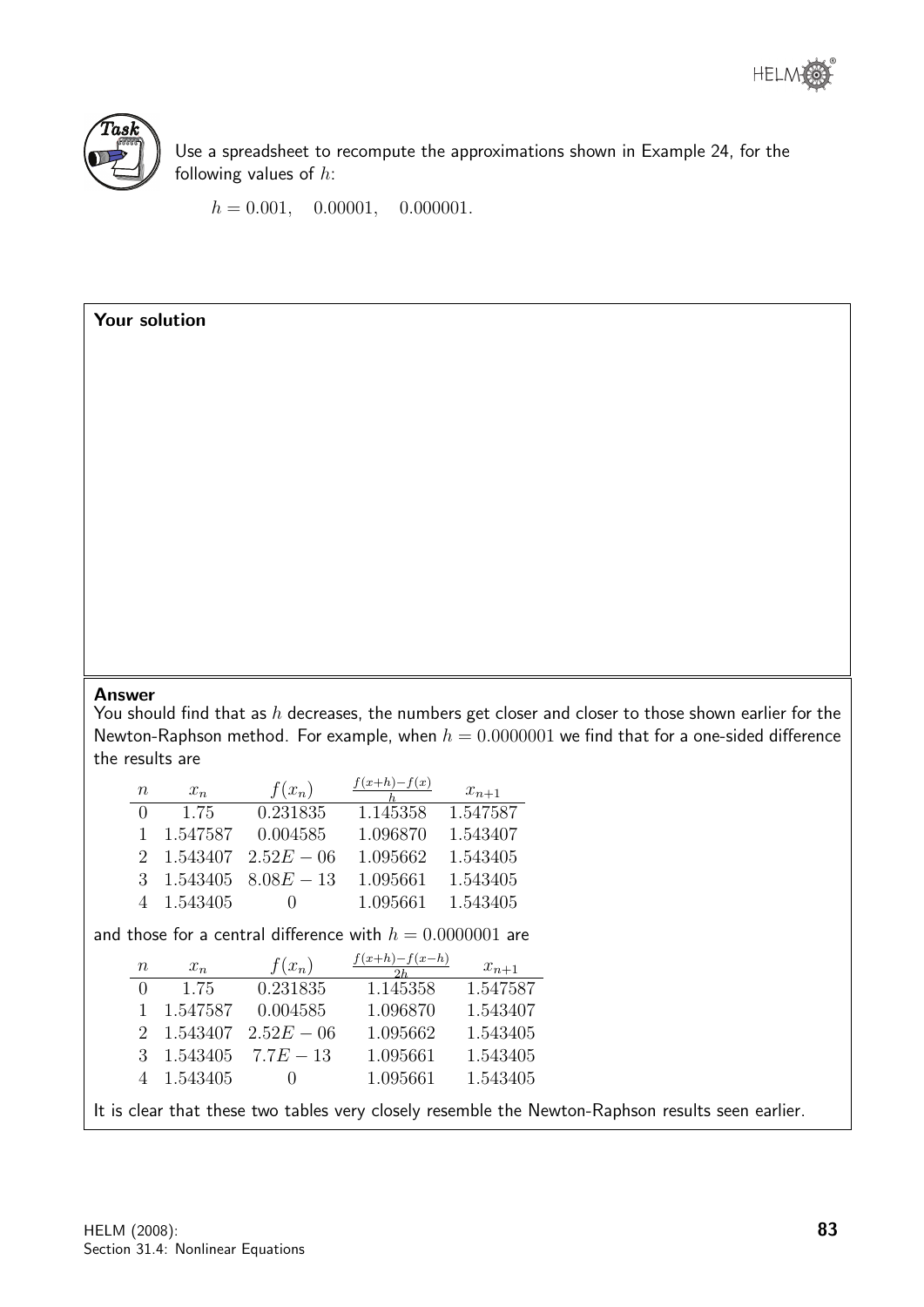#### **Exercises**

1. It is given that the function

$$
f(x) = x^3 + 2x + 8
$$

has a single negative zero.

- (a) Find two integers a and b which bracket the zero of  $f$ .
- (b) Perform one iteration of the bisection method so as to halve the size of the bracketing interval.
- 2. Consider a simple electronic circuit with an input voltage of 2.0 V, a resistor of resistance 1000  $\Omega$  and a diode. It can be shown that the voltage across the diode can be found as the single positive zero of

$$
f(x) = 1 \times 10^{-14} \exp\left(\frac{x}{0.026}\right) - \frac{2 - x}{1000}.
$$

Use one iteration of the Newton-Raphson method, and an initial value of  $x_0 = 0.75$  to show that

$$
x_1 = 0.724983\\
$$

and then work out a second iteration.

3. It is often necessary to find the zeros of polynomials as part of an analysis of transfer functions. The function

$$
f(x) = x^3 + 5x - 4
$$

has a single zero near  $x_0 = 1$ . Use this value of  $x_0$  in an implementation of the Newton-Raphson method performing two iterations. (Work to at least 6 decimal place accuracy.)

4. The smallest positive zero of

$$
f(x) = x \tan(x) + 1
$$

is a measure of how quickly certain evanescent water waves decay, and its value,  $x_0$ , is near 3. Use the forward difference

$$
\frac{f(3.01) - f(3)}{0.01}
$$

to estimate  $f'(3)$  and use this value in an approximate version of the Newton-Raphson method to derive one improvement on  $x_0$ .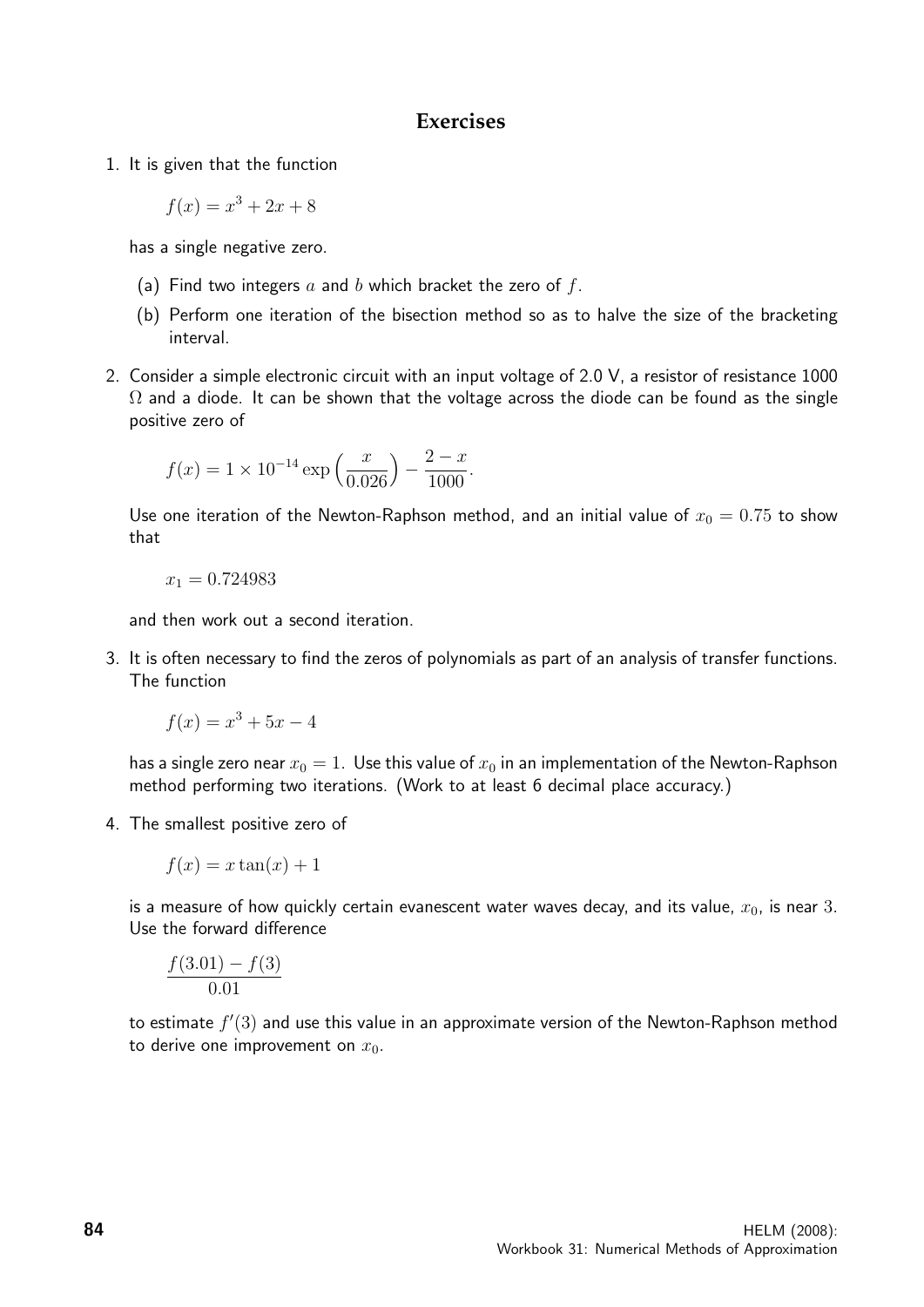

#### Answers

- 1. (a) By trial and error we find that  $f(-2) = -4$  and  $f(-1) = 5$ , from which we see that the required bracketing interval is  $a < x < b$  where  $a = -2$  and  $b = -1$ .
	- (b) For an iteration of the bisection method we find the mid-point  $m = -1.5$ . Now  $f(m) =$ 1.625 which is of the opposite sign to  $f(a)$  and hence the new smaller bracketing interval is  $a < x < m$ .
- 2. The derivative of f is  $f'(x) = \frac{1 \times 10^{-14}}{0.000}$ 0.026  $\exp\left(\frac{x}{2a}\right)$ 0.026  $+$ 1 1000 , and therefore the first iteration

of Newton-Raphson gives  $x_1 = 0.75 - \frac{0.032457}{1.297429}$ 1.297439  $= 0.724983.$ 

The second iteration gives  $x_2 = 0.724983 - \frac{0.011603}{0.406310}$ 0.496319  $= 0.701605.$ 

Using a spreadsheet we can work out some more iterations. The result of this process is tabulated below

| $\, n$ | $x_n$      | $f(x_n)$                           | $f'(x_n)$         | $x_{n+1}$ |
|--------|------------|------------------------------------|-------------------|-----------|
|        | 2 0.701605 | 0.003942                           | 0.202547 0.682144 |           |
| 3      | 0.682144   | 0.001161                           | 0.096346          | 0.670092  |
| 4      | 0.670092   | 0.000230                           | 0.060978          | 0.666328  |
|        | 5 0.666328 | $1.56E - 05$                       | 0.052894          | 0.666033  |
| 6      | 0.666033   | $8.63E - 08$                       | 0.052310          | 0.666031  |
| 7      |            | $0.666031$ $2.68E - 12$ $0.052306$ |                   | 0.666031  |
| 8      | 0.666031   | $\overline{0}$                     | 0.052306          | 0.666031  |

and we conclude that the required zero of f is equal to  $0.666031$ , to 6 decimal places.

3. Using the starting value  $x_0 = 1$  you should find that  $f(x_0) = 2$  and  $f'(x_0) = 8$ . This leads to

$$
x_1 = x_0 - \frac{f(x_0)}{f'(x_0)} = 1 - \frac{2}{8} = 0.75.
$$

The second iteration should give you  $x_2 = x_1 - \frac{f(x_1)}{f(x_2)}$  $f'(x_1)$  $= 0.75 - \frac{0.171875}{c \cos \pi}$ 6.6875  $= 0.724299.$ 

Subsequent iterations can be used to 'home in' on the zero of  $f$  and, using a computer spreadsheet program, we find that

| $n\,$ | $x_n$      | f(x)                                            | f'(x)             | $x_{n+1}$ |
|-------|------------|-------------------------------------------------|-------------------|-----------|
|       | 2 0.724299 | 0.001469                                        | 6.573827 0.724076 |           |
|       |            | 3 $0.724076$ $1.09E - 07$ $6.572856$ $0.724076$ |                   |           |
|       | 4 0.724076 | $\mathbf{U}$                                    | 6.572856 0.724076 |           |

We see that the method converges to the value  $0.724076$ .